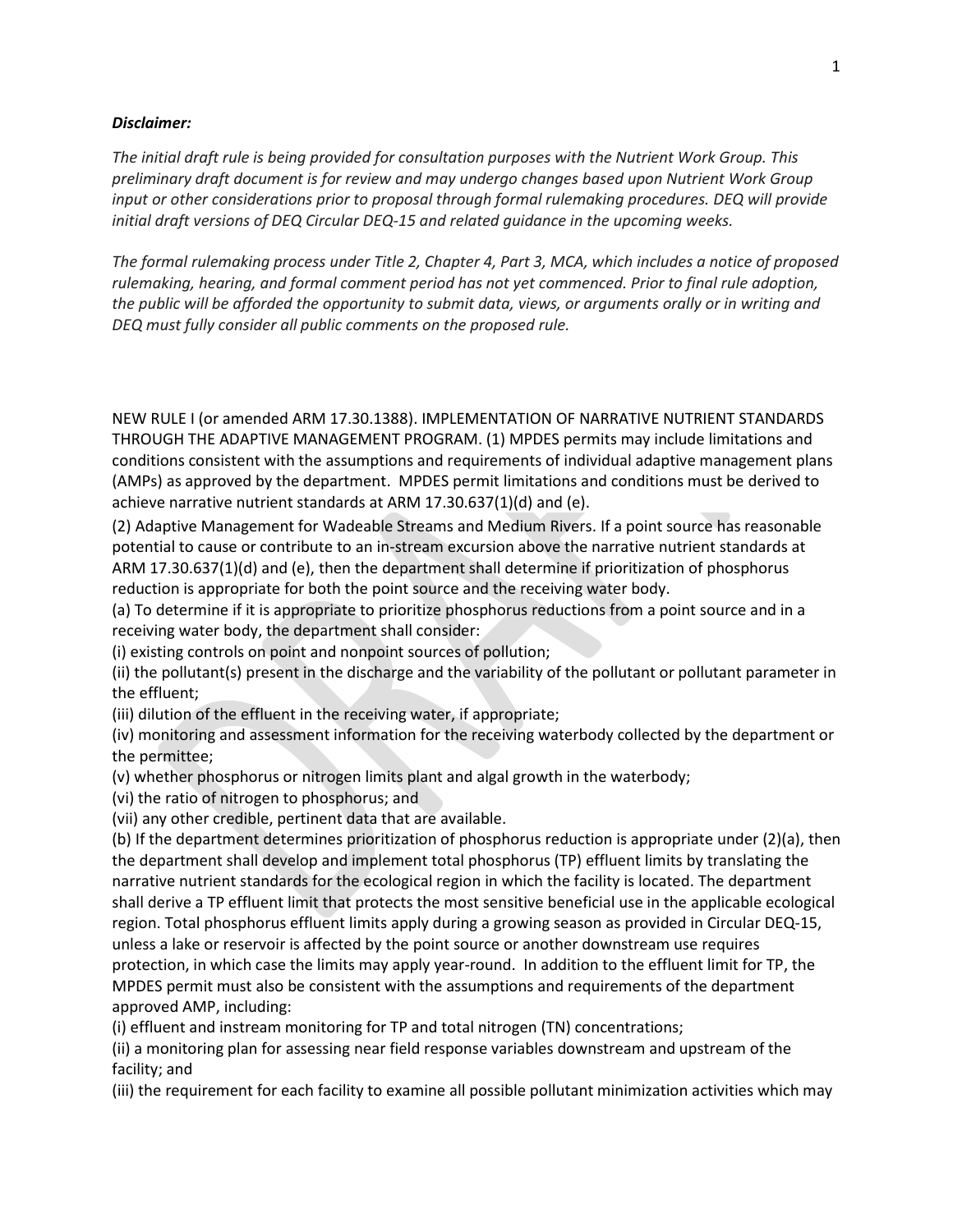reduce nutrient concentrations in the effluent. These activities shall include, but are not limited to:

(A) documentation, in the Operations and Maintenance Manual, of process control strategies identified and implemented through optimization;

(B) ongoing training of operations staff in advanced operational strategies;

(C) minor changes to infrastructure to complement and further advance operational strategies; and

(D) implementation of pollutant trading and the reuse of effluent, if feasible.

(iv) In examining all possible nutrient minimization activities in (iii), permittees are advised to consider any current guidance developed by the department.

(c) If the department concludes under (2)(a) and (b) that the prioritization or limitation of phosphorus alone is not appropriate and that a discharge causes, has reasonable potential to cause, or contributes to an in-stream excursion above the narrative nutrient standards at ARM 17.30.637(1)(d) and (e), then the department shall:

(i) Develop effluent limits for TN and/or TP by translating the narrative nutrient standards for the ecological region in which the facility is located. The department shall derive a TN and/or TP effluent limit that protects the most sensitive beneficial use in the applicable ecological region. The MPDES permit must be consistent with the assumptions and requirements of the department approved AMP. (ii) To achieve the effluent limits developed under  $(c)(i)$  a permittee or multiple permittees shall develop an implementation plan for the reduction of nutrients in the watershed. The implementation plan must:

(A) identify and quantify all sources of nutrient contributions in the watershed in which the facility is located;

(B) identify all partners that will assist in implementing the nutrient reductions including the partner's level of support and documentation of commitment to nutrient reductions;

(C) document action items for the reduction of nutrients in the watershed and specific goals for reductions including expected timelines to achieve the reductions, which shall include an anticipated load reduction based on sound scientific and engineering practices;

(D) demonstrate the ability to fund the implementation plan either individually, or in conjunction with other permittees and nonpoint sources, or other partners, including municipal and county governments, in the watershed; the implementation plan must include any contracts or written agreements reflecting commitments by partners to implement nutrient reduction actions and must identify the period of commitment;

(E) include continued and, potentially, expanded monitoring of response variables and thresholds and water quality as performance indicators for determining whether the actions identified and implemented in the plan are effective in achieving compliance with the narrative nutrient standards;

(F) identify the timeframes for completing and submitting each of the above components of the implementation plan;

(G) require the permittee to submit, at a minimum, annual reports that document progress on the implementation plan;

(H) be approved by the department; and

(I) in addition to this rule, implementation plans are subject to requirements contained in Department Circular DEQ-15 (September 2022 edition).

(d) the department may find, based on TP reductions required under (2)(b) and associated response variable monitoring or other credible department data, that beneficial uses are protected and narrative nutrient standards are achieved.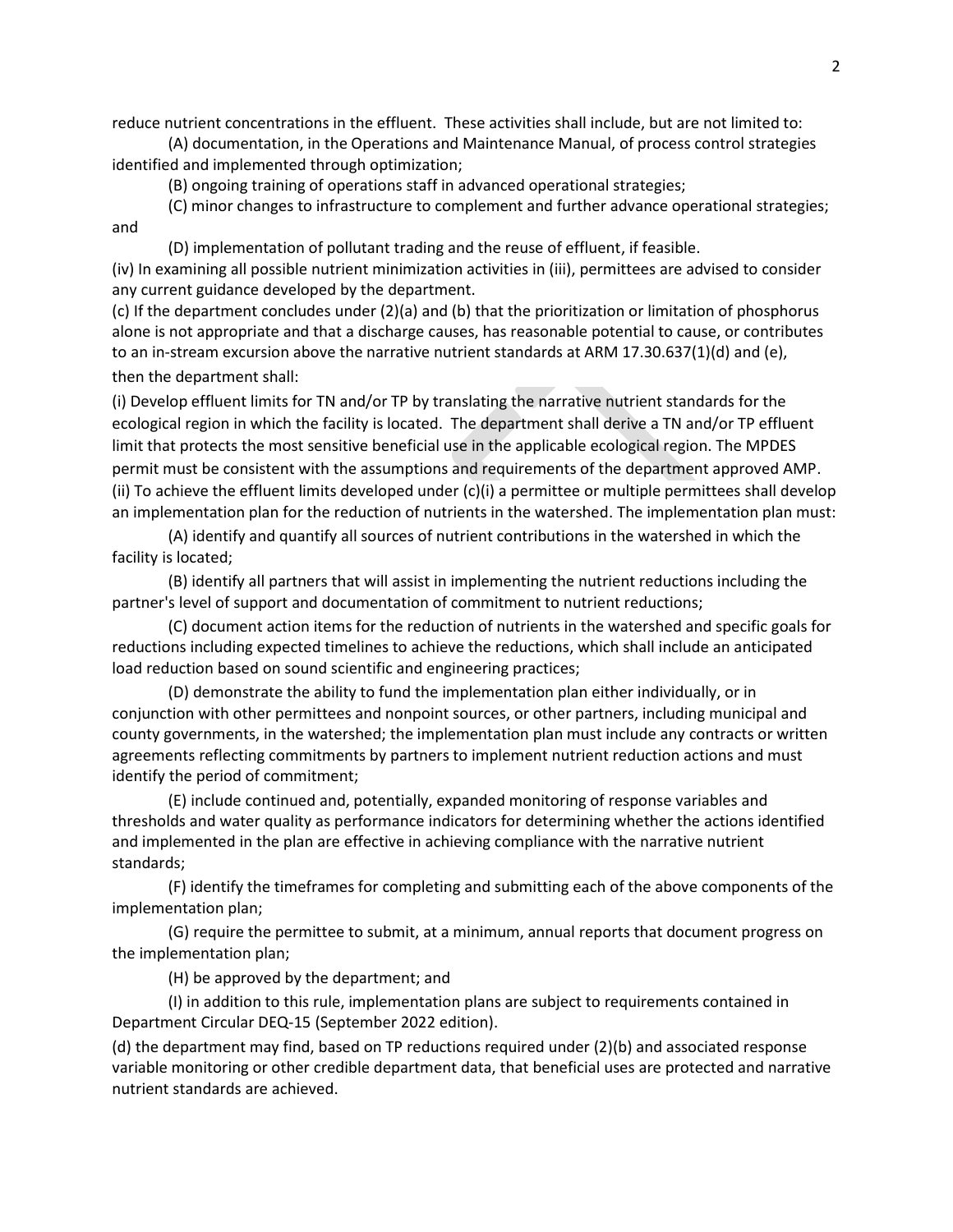(3) Adaptive Management for Large Rivers. The department may develop a mechanistic water quality model for the state's large rivers.

(a) Each calibrated and validated model must be used to derive phosphorus limits for MPDES permits along the modeled reach which will protect beneficial uses, achieve the narrative nutrient standards at ARM 17.30.637(1)(d) and (e), and achieve other applicable water quality standards (dissolved oxygen and pH). Based on the model, each MPDES permit limit will be allocated considering each facility's relative load, its current treatment for nutrients, and estimated cost for projected facility upgrades, the limits of technology, and other considerations as appropriate.

(b) For large rivers where a model has not been developed, the department shall derive MPDES permit limits for phosphorus and/or nitrogen, where necessary, based on best available information regarding the protection of beneficial uses and achieving water quality standards.

(c) The nutrient reductions required under (3)(a) and (3)(b) will be evaluated using data collected in each river by the department and/or permittee(s) to confirm that beneficial uses are protected, applicable water quality standards are achieved, and to determine if further reductions for phosphorus and/or nitrogen are needed.

(d) A permittee or multiple permittees shall develop an implementation plan for the reduction of nutrients in the watershed if, based on data and information in (3)(c) and updated modeling, the department concludes that phosphorus control alone is insufficient to protect beneficial uses and/or water quality standards are not being achieved. The implementation plan must:

(i) identify and quantify all sources of nutrient contributions in the watershed in which the facility or facilities are located;

(ii) identify all partners that will assist in implementing the nutrient reductions including the partner's level of support and documentation of commitment to nutrient reductions;

(iii) document action items for the reduction of nutrients in the watershed and specific goals for reductions including expected timelines to achieve the reductions, which shall include an anticipated load reduction based on sound scientific and engineering practices;

(iv) demonstrate the ability to fund the implement the plan either individually, or in conjunction with other permittees and nonpoint sources, or other partners, including municipal and county governments, in the watershed; the implementation plan must include any contracts or written agreements reflecting commitments by partners to implement nutrient reduction actions and must identify the period of commitment;

(v) include continued and, potentially, expanded monitoring of the response variables and thresholds as performance indicators for determining whether the actions identified and implemented in the plan are effective in achieving compliance with the narrative nutrient standards;

(vi) identify the timeframes for completing and submitting each of the above components of the implementation plan;

(vii) require the permittee to submit, at a minimum, annual reports that document progress on the implementation plan;

(viii) be approved by the department; and

(ix) in addition to this rule, implementation plans are subject to requirements contained in Department Circular DEQ-15 (September 2022 edition).

(4) A permittee under the adaptive management program is not precluded from pursuing other regulatory compliance options including but not limited to a variance, a compliance schedule, reuse, trading, recharge, or land application.